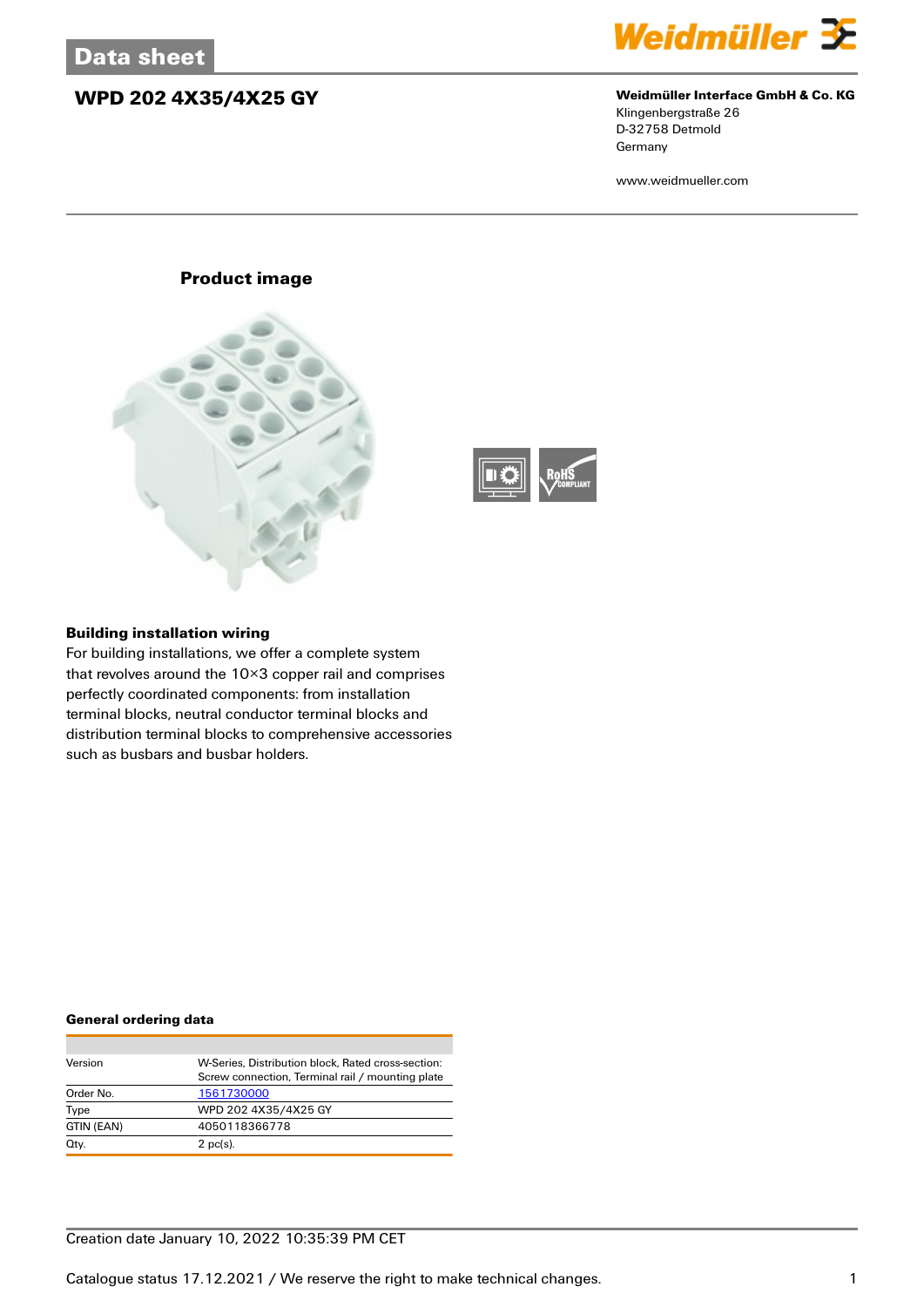**Technical data**

# **WPD 202 4X35/4X25 GY Weidmüller Interface GmbH & Co. KG**



Klingenbergstraße 26 D-32758 Detmold Germany

www.weidmueller.com

| <b>Dimensions and weights</b>                     |                                           |                                  |                  |
|---------------------------------------------------|-------------------------------------------|----------------------------------|------------------|
|                                                   |                                           |                                  |                  |
| Depth                                             | 49.3 mm                                   | Depth (inches)                   | 1.941 inch       |
| Height                                            | 55.4 mm                                   | Height (inches)                  | 2.181 inch       |
| Width                                             | 44.4 mm                                   | Width (inches)                   | 1.748 inch       |
| Net weight                                        | 184 g                                     |                                  |                  |
| <b>Temperatures</b>                               |                                           |                                  |                  |
| Storage temperature                               | -25 °C55 °C                               | Continuous operating temp., min. | -50 $^{\circ}$ C |
| Continuous operating temp., max.                  | 130                                       |                                  |                  |
| <b>Environmental Product Compliance</b>           |                                           |                                  |                  |
| <b>REACH SVHC</b>                                 | Lead 7439-92-1                            |                                  |                  |
| <b>Material data</b>                              |                                           |                                  |                  |
|                                                   |                                           |                                  |                  |
| Material<br>UL 94 flammability rating             | Wemid<br>$V-0$                            | Colour                           | Light Grey       |
| <b>System specifications</b>                      |                                           |                                  |                  |
|                                                   |                                           |                                  |                  |
| Version                                           | Screw connection                          | End cover plate required         | No               |
| Number of potentials                              | $\mathbf{1}$                              | Number of levels                 | 1                |
| Number of clamping points per level               | 2                                         | Number of potentials per tier    | 1                |
| Levels cross-connected internally                 | Yes                                       | PE connection                    | No               |
| N-function                                        | No                                        | PE function                      | No               |
| <b>PEN</b> function                               | No                                        |                                  |                  |
| <b>Additional technical data</b>                  |                                           |                                  |                  |
| Installation advice                               | Terminal rail / mounting                  | Open sides                       |                  |
|                                                   | plate                                     |                                  | closed           |
| Snap-on                                           | Yes                                       | Type of mounting                 | Snap-on          |
| With snap-in pegs                                 | Yes                                       |                                  |                  |
| <b>Conductors for clamping (rated connection)</b> |                                           |                                  |                  |
| <b>Connection direction</b>                       | on side                                   | Type of connection               | Screw connection |
| General                                           |                                           |                                  |                  |
|                                                   |                                           |                                  |                  |
| Installation advice                               | Terminal rail / mounting<br>plate         | Number of poles                  | $\overline{2}$   |
| <b>Standards</b>                                  | IEC 60947-7-1, IEC<br>61238-1, VDE 0603-2 |                                  |                  |
| <b>Rating data</b>                                |                                           |                                  |                  |
|                                                   |                                           |                                  |                  |
| Rated voltage                                     | 1,000                                     | Rated AC voltage                 | 1,000 V AC       |
| Rated DC voltage<br><b>Standards</b>              | 1,000 V DC<br>IEC 60947-7-1, IEC          | Rated current                    | 202 A            |
|                                                   | 61238-1, VDE 0603-2                       |                                  |                  |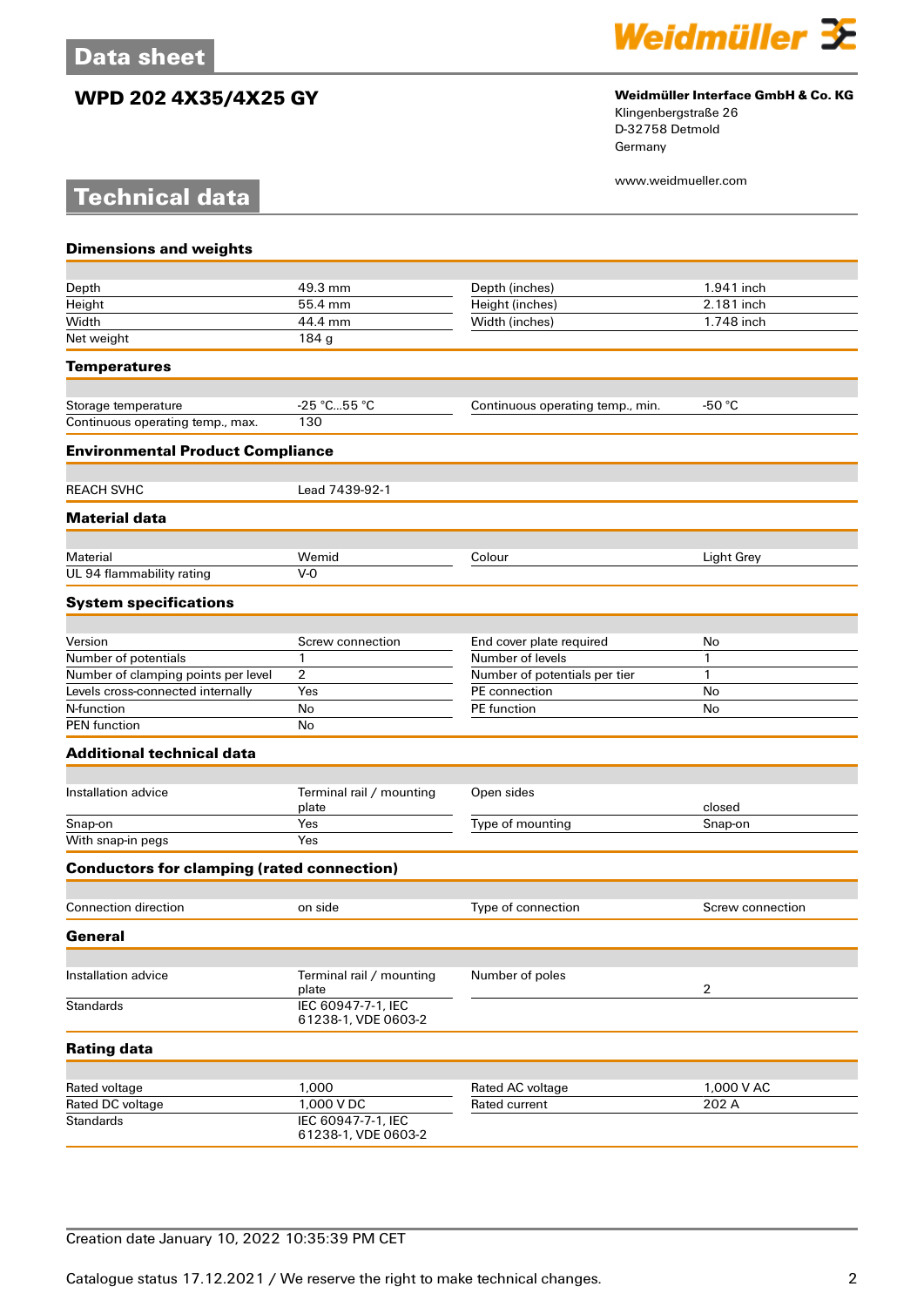# **WPD 202 4X35/4X25 GY Weidmüller Interface GmbH & Co. KG**



Klingenbergstraße 26 D-32758 Detmold Germany

www.weidmueller.com

# **Technical data**

| ETIM 6.0    | EC000897    | ETIM 7.0    | EC000897    |
|-------------|-------------|-------------|-------------|
| ETIM 8.0    | EC000897    | ECLASS 9.0  | 27-14-11-20 |
| ECLASS 9.1  | 27-14-11-20 | ECLASS 10.0 | 27-14-11-20 |
| ECLASS 11.0 | 27-14-11-20 |             |             |

### **Approvals**

Approvals

ROHS Conform

### **Downloads**

| Approval/Certificate/Document of | <b>CB Certificate</b>                             |  |  |
|----------------------------------|---------------------------------------------------|--|--|
| Conformity                       | <b>EAC</b> certificate                            |  |  |
|                                  | <b>VDE Certificate</b>                            |  |  |
|                                  | <b>VDE Certificate</b>                            |  |  |
|                                  | <b>DNV Certificate</b>                            |  |  |
|                                  | <b>CE Declaration of Conformity</b>               |  |  |
|                                  | <b>CE Declaration of Conformity all terminals</b> |  |  |
| <b>Engineering Data</b>          | CAD data – STEP                                   |  |  |
| <b>Engineering Data</b>          | <b>EPLAN, WSCAD</b>                               |  |  |
| User Documentation               | <b>StorageConditionsTerminalBlocks</b>            |  |  |
|                                  | DATA SHEET WPD 202                                |  |  |
| Catalogues                       | <b>Catalogues in PDF-format</b>                   |  |  |
| <b>Brochures</b>                 |                                                   |  |  |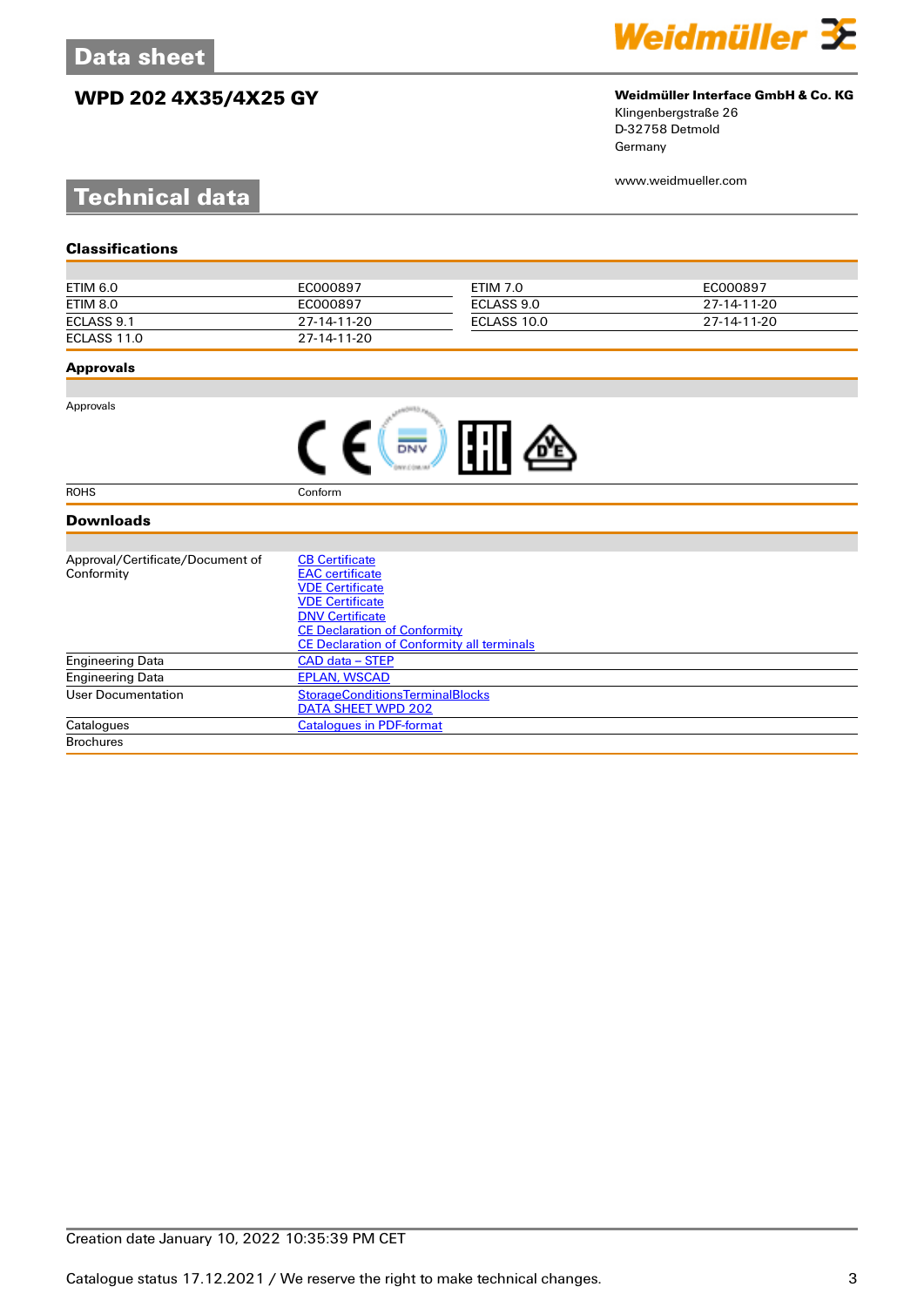# **WPD 202 4X35/4X25 GY Weidmüller Interface GmbH & Co. KG**

 $\overline{\mathbf{O}}_{\mathbf{25} \text{ mm}^2}^{\mathbf{35} \text{ mm}^2}$ 

 $\overline{O}$ 

 $\overline{\mathbf{O}}\underset{25\text{ mm}^2}{\mathbf{O}}\overline{\mathbf{O}}\underset{25\text{ mm}^2}{\mathbf{O}}\overline{\mathbf{O}}\underset{25\text{ mm}^2}{\mathbf{O}}$ 

# **Drawings**



Klingenbergstraße 26 D-32758 Detmold

www.weidmueller.com

Germany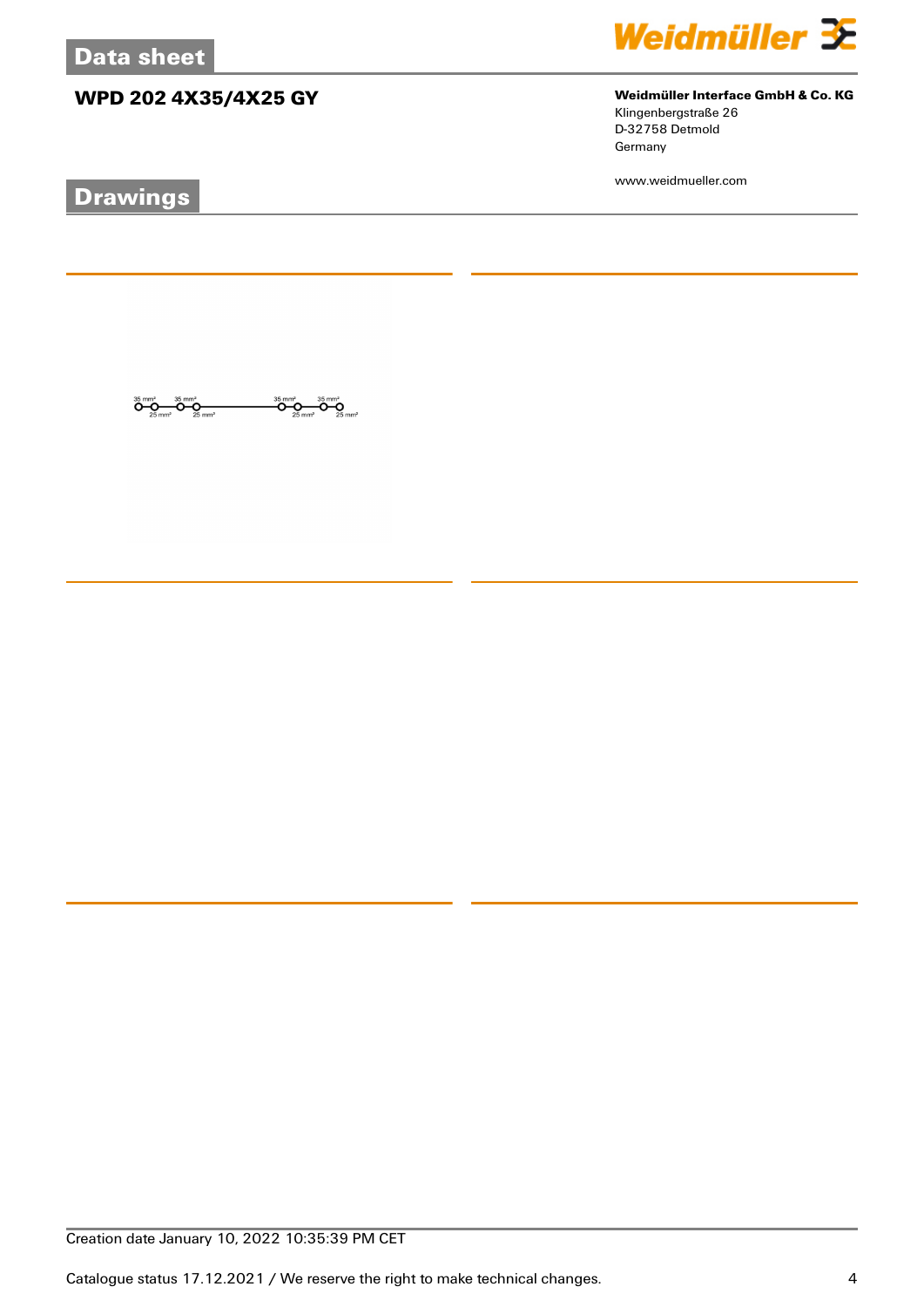### **W-Series** WPD 202 4x35/4x25 GY





| $m$  |
|------|
| A/mm |
| mm   |
|      |

| 43.2 / 49.3 / 55.7 |                                        |                                           |                                           |                                        |
|--------------------|----------------------------------------|-------------------------------------------|-------------------------------------------|----------------------------------------|
| 125/35             | $35 \text{ mm}^2$<br>$25 \text{ mm}^2$ | $35 \text{ mm}^2$<br>$25$ mm <sup>2</sup> | $35 \text{ mm}^2$<br>$25$ mm <sup>2</sup> | $35 \text{ mm}^2$<br>$25 \, \text{mm}$ |
| 2.535              |                                        |                                           |                                           |                                        |

#### **Technical data**

| <b>Rated data</b>                                    |                   |                 |
|------------------------------------------------------|-------------------|-----------------|
| Rated voltage                                        |                   | ۷               |
| <b>Rated current</b>                                 |                   | А               |
| for wire cross-section                               | $35 \text{ mm}^2$ | mm <sup>2</sup> |
| Rated impulse withstand voltage / Pollution severity |                   |                 |
| Overvoltage category / UL 94 flammability rating     |                   |                 |
| Approvals                                            |                   |                 |
| <b>Clamped conductors (H05V/H07V)</b>                |                   |                 |
| Solid / Stranded                                     | $35 \text{ mm}^2$ | mm <sup>2</sup> |
|                                                      | $25 \text{ mm}^2$ | mm <sup>2</sup> |
| <b>Flexible with ferrule</b>                         | $35 \text{ mm}^2$ | mm <sup>2</sup> |
|                                                      | $25 \text{ mm}^2$ | mm <sup>2</sup> |
| Stripping length / Blade size                        | $35 \text{ mm}^2$ | $mm$ -          |
|                                                      | $25 \text{ mm}^2$ | mm/-            |
| <b>Tightening torque</b>                             |                   | Nm              |
| <b>Note</b>                                          |                   |                 |

## **Ordering data**

| <b>Version</b> |                    |
|----------------|--------------------|
|                | light grey<br>blue |
|                | green              |
|                | brown              |
|                | black              |
| <b>Note</b>    |                    |

### **Accessories**

| <b>End bracket</b> |                          |
|--------------------|--------------------------|
|                    | dark beige<br>dark beige |
| <b>Screwdriver</b> |                          |
|                    |                          |

#### EN 60079-7 **IEC**  $\overline{\mathsf{u}}$ . **CSA** 1000  $600\,$  $600$  $\overline{125}$  $\overline{115}$  $\overline{125}$

IEC 60947-7-1, DIN EN 0603-3-1

**Type**<br>WPD 202 4x35/4x25 GY

WPD 202 4x35/4x25 BL

WPD 202 4x35/4x25 GN

WPD 202 4x35/4x25 BN<br>WPD 202 4x35/4x25 BK

Type<br>WEW 35/2

AEB 35 SC/1

**SDK PZ2 X 100** 

|             | $- - -$ | .       | .       |  |
|-------------|---------|---------|---------|--|
|             | 35      | AWG 142 | AWG 142 |  |
| 8 kV / 3    |         |         |         |  |
| $III / V-0$ |         |         |         |  |
|             |         |         |         |  |

| <b>Rated connection</b>                |
|----------------------------------------|
| 435/435                                |
| 435/435                                |
| 25 25                                  |
| 25 25                                  |
| 22 / M6 (+/- PZ2)                      |
| 18 / M6 (+/- PZ2)                      |
| see appendix at the end of the chapter |
|                                        |

Order No.

1561730000

1561700000

1561620000

1561690000

Order No.<br>1061200000

1991920000

2749450000

Oty.

 $\overline{2}$ 

 $\overline{2}$ 

 $\overline{2}$ 

 $\overline{2}$ 

Oty.  $100$ 

 $50\,$ 

 $\overline{1}$ 







**Application range** 

 $\overline{\mathbf{B}}$ 

 $\begin{bmatrix} 1 \\ 1 \\ 1 \end{bmatrix}$